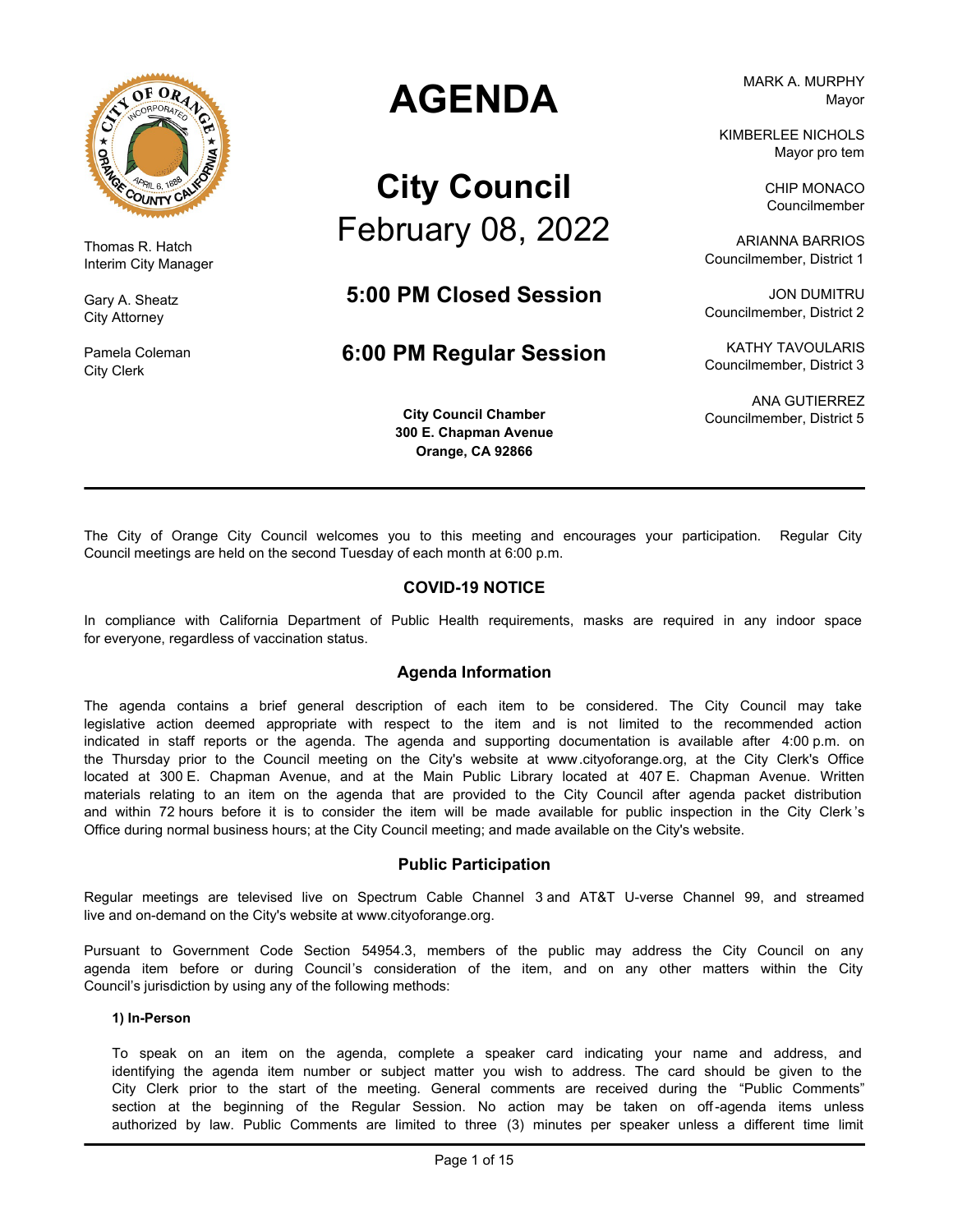is announced. It is requested that you state your name for the record, then proceed to address the City Council. All speakers shall observe civility, decorum, and good behavior.

#### **2) Written Public Comments via email or eComment**

Members of the public can submit their written comments electronically for City Council consideration by emailing them to CCpubliccomment@cityoforange.org with the subject line "Public Comment Item # (insert the item number relevant to the comment)" or "Public Comment Non-agenda Item" for general public comments. The public can also submit written comments on the City's eComment page. Please visit the City's website at www.cityoforange.org, click Current City Council Agenda, then click the eComment link for this meeting. To ensure distribution to the City Council prior to consideration of the agenda, we encourage the public to submit comments by 3:00 p.m. the day of the meeting. All public comments will be provided to the Council, posted on the City's website, and compiled as part of the record.

#### **3) Public Comments via recorded voicemail message**

Finally, the public can record their comments by calling (714) 744-2234 no later than 5:00 p.m. the day of the meeting. Recorded messages will not be played at the meeting, but will be provided to the Council and the caller's position will be summarized in the minutes.

In accordance with Ordinance No. 10-01, any person making personal, impertinent, slanderous or profane remarks or who becomes boisterous while addressing the Council shall be called to order by the Mayor. If such conduct continues, the Mayor may order the person barred from addressing the City Council further during that meeting, unless permission to continue is granted by a majority vote of the Council.

Please contact the City Clerk's Office at (714) 744-5500 with any questions.

ADA Requirements: In compliance with the Americans with Disabilities Act, if you need accommodations to participate in this meeting, please contact the City Clerk's office at (714) 744-5500. Notification at least 48 hours in advance of meeting will enable the City to make arrangements to assure accessibility to this meeting.

#### *REMINDER: Please silence all electronic devices while City Council is in session.*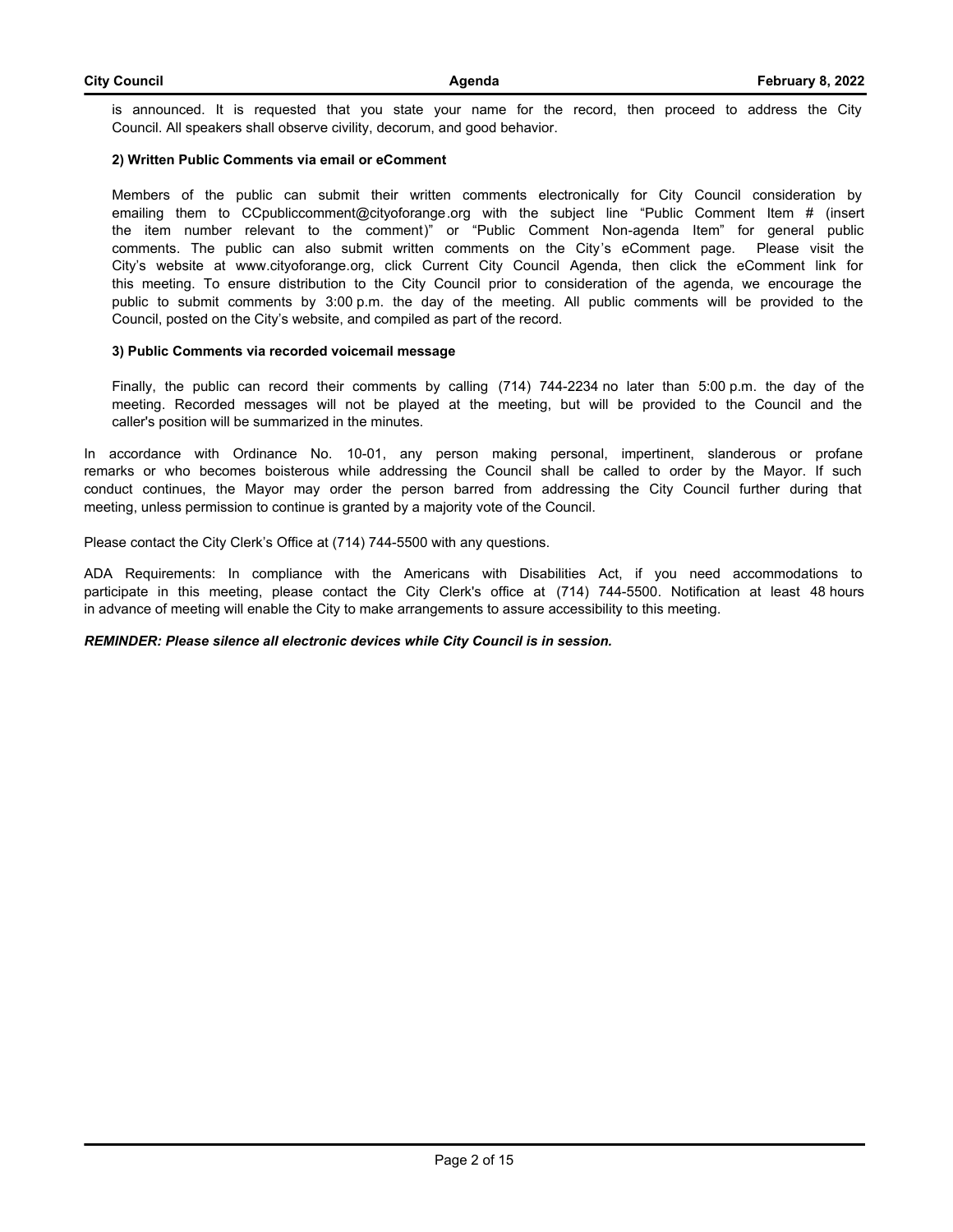# **5:00 PM CLOSED SESSION**

## **1. ROLL CALL**

# **2. PUBLIC COMMENTS ON CLOSED SESSION ITEMS**

At this time, members of the public may address the Council on Closed Session items only. Public Comments are limited to three (3) minutes per speaker.

### **3. RECESS TO CLOSED SESSION**

### **a. PUBLIC EMPLOYEE APPOINTMENT**

Pursuant to Government Code Section 54957(b). Title: City Manager

### **b. CONFERENCE WITH LEGAL COUNSEL - EXISTING LITIGATION**

Pursuant to Government Code Section 54956.9(a)&(d)(1) Name of Case: Mary's Kitchen, et al. v. City of Orange United States District Court Case No. 8:21-cv-01483-JVS-KES

### **4. CLOSED SESSION REPORT**

### **5. ADJOURNMENT**

The City Council will adjourn to the 6:00 p.m. Regular Session in the Council Chamber.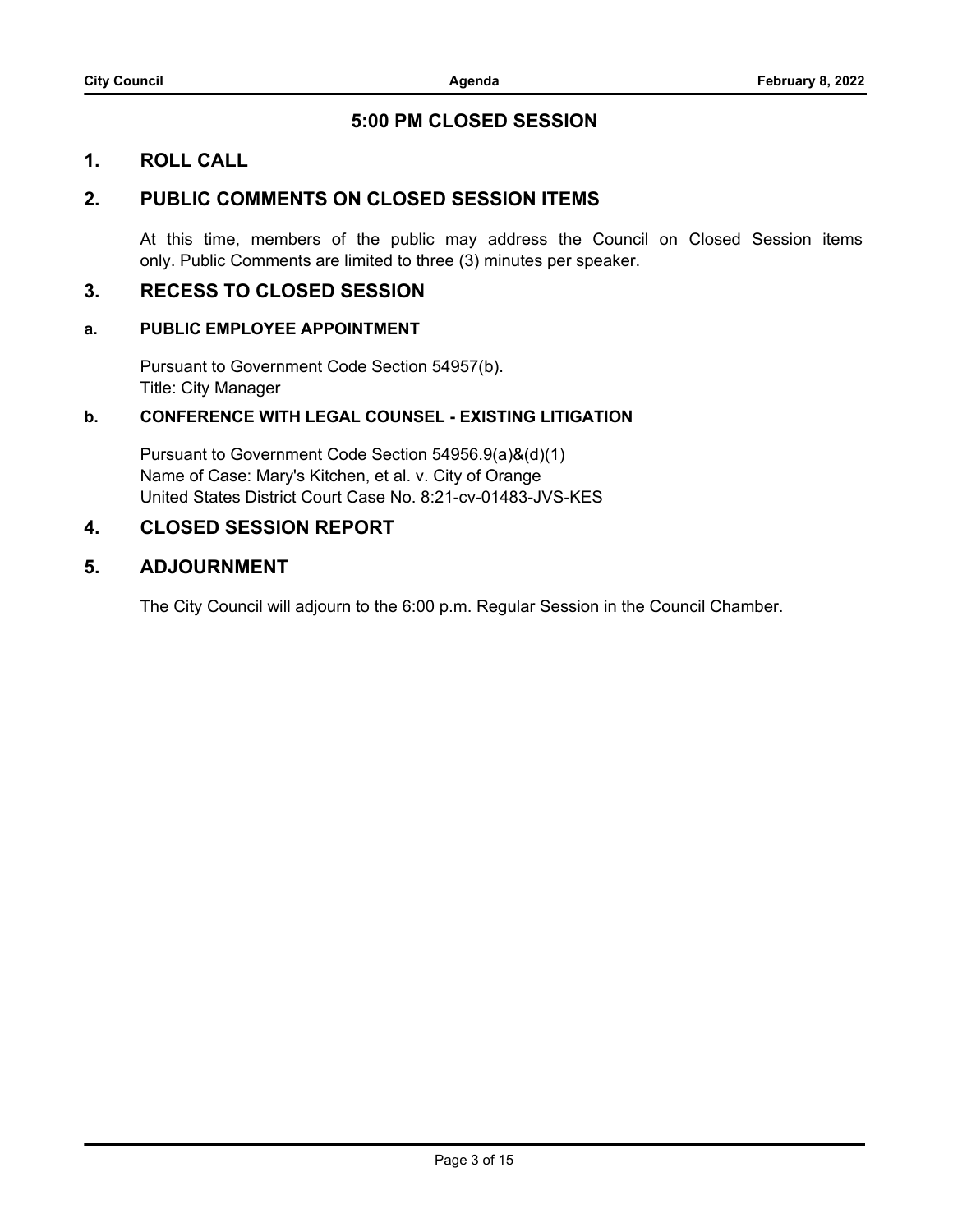## **6:00 PM REGULAR SESSION**

### **1. OPENING/CALL TO ORDER**

### **1.1 INVOCATION**

Pastor Danny Kurimay, Bridge Community Church

### **1.2 PLEDGE OF ALLEGIANCE**

Councilmember Jon Dumitru

### **1.3 ROLL CALL**

### **1.4 PRESENTATIONS/ANNOUNCEMENTS**

Proclamation honoring Lorenzo Ramirez and the 75th Anniversary of Mendez v. Westminister School District Proclamation of Support for County Efforts to Combat Fentanyl Orange County Housing Finance Trust Presentation

## **2. PUBLIC COMMENTS**

At this time, members of the public may address the Council on matters not listed on the agenda within the subject matter jurisdiction of the City Council, provided that NO action may be taken on off-agenda items unless authorized by law. Public Comments are limited to three (3) minutes per speaker.

# **3. CONSENT CALENDAR**

All items on the Consent Calendar are considered routine and are enacted by one motion approving the recommended action listed on the Agenda. Any member of the City Council, staff or the public may request an item be removed from the Consent Calendar for discussion or separate action. Unless otherwise specified in the request to remove an item from the Consent Calendar, all items removed shall be considered immediately following action on the remaining items on the Consent Calendar.

### **3.1. [Waive reading in full of all ordinances on the Agenda.](http://cityoforange.legistar.com/gateway.aspx?m=l&id=/matter.aspx?key=2444)**

### **Recommended Action:**

Approve.

**Attachments:** [Staff Report](http://cityoforange.legistar.com/gateway.aspx?M=F&ID=c0898c7f-54b7-4a60-8882-fceffa31daff.pdf)

### **3.2. [Confirmation of warrant registers dated January 6, 14, 20, and 28, 2022.](http://cityoforange.legistar.com/gateway.aspx?m=l&id=/matter.aspx?key=2445)**

### **Recommended Action:**

Approve.

**Attachments:** [Staff Report](http://cityoforange.legistar.com/gateway.aspx?M=F&ID=981b36b6-5490-490d-a151-afc8ebe3c794.pdf)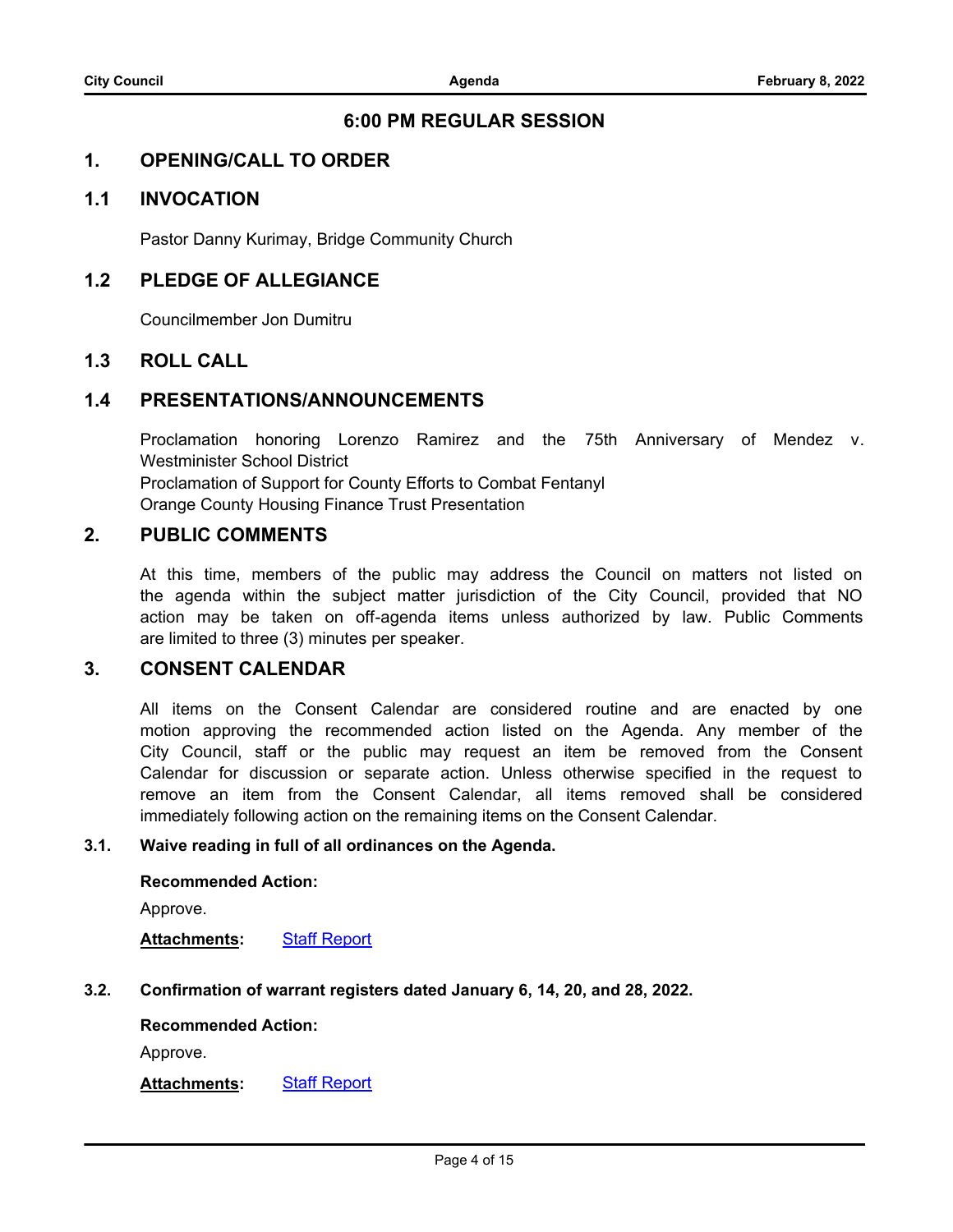**3.3. [Approval of meeting minutes of the City Council of the City of Orange for the](http://cityoforange.legistar.com/gateway.aspx?m=l&id=/matter.aspx?key=2463) January 11, 2022, Regular Meeting; and January 15, 2022, Adjourned Regular Meeting.**

### **Recommended Action:**

Approve minutes as presented.

#### [Staff Report](http://cityoforange.legistar.com/gateway.aspx?M=F&ID=0c4f1250-0db9-4c08-8123-eb3d49a3d877.pdf) [January 11, 2022, Regular Meeting minutes](http://cityoforange.legistar.com/gateway.aspx?M=F&ID=f138101f-0c0c-4887-a83d-bbee69e14feb.pdf) [January 15, 2022, Adjourned Regular Meeting minutes](http://cityoforange.legistar.com/gateway.aspx?M=F&ID=f3ff17ab-3ad3-4880-91b0-3b7d1080fcbf.pdf) **Attachments:**

**3.4. [Second Amendment to the Agreement with Lyons Security Services Inc., for](http://cityoforange.legistar.com/gateway.aspx?m=l&id=/matter.aspx?key=2432) additional park security services.**

#### **Recommended Action:**

Approve the second amendment with Lyons Security Services Inc., for additional park security services in the amount not to exceed \$40,000.

#### [Staff Report](http://cityoforange.legistar.com/gateway.aspx?M=F&ID=7fcef5ec-3020-45a8-94d8-22fcedcdebe2.pdf) **Attachments:**

[Draft - Second Amendment - Lyons Security Services](http://cityoforange.legistar.com/gateway.aspx?M=F&ID=d89c29ca-c32c-44ee-bd66-1bf9f2453d4b.pdf)

**3.5. [Authorize purchase of one Storage Area Network \(SAN\) for the Civic Center](http://cityoforange.legistar.com/gateway.aspx?m=l&id=/matter.aspx?key=2451) datacenter and related support services from Sidepath, Inc.**

### **Recommended Action:**

Approve the purchase of the Storage Area Network (SAN) and the accompanying five year service plan for the Civic Center datacenter from Sidepath, Inc., in the amount of \$176,738.

#### [Staff Report](http://cityoforange.legistar.com/gateway.aspx?M=F&ID=ce2e8850-4bfd-4698-8b8d-402217de4dde.pdf) **Attachments:**

[QUOTE-SIDQ36910-01-Orange-SIDPROJECT34102-PowerStore](http://cityoforange.legistar.com/gateway.aspx?M=F&ID=b6ff2e21-4364-4a0e-ac33-50bb050d3685.pdf)  1000T (5Y Mission Critical Support).pdf [QUOTE-SIDQ36835-03-Orange-SIDPROJECT34027-CML SYS](http://cityoforange.legistar.com/gateway.aspx?M=F&ID=240393c9-dffc-4828-94ee-33f4bc64563f.pdf)  7380-7381.pdf

### **3.6. [Agreement with the County of Orange for Fiscal Year 2020-2021 Edward Byrne](http://cityoforange.legistar.com/gateway.aspx?m=l&id=/matter.aspx?key=2456) Memorial Justice Assistance Grant.**

### **Recommended Action:**

- 1. Approve the purchase of handguns from ProForce Law Enforcement for \$12,433.
- 2. Approve the agreement with the County of Orange in the amount of \$12,579 for Fiscal Year 2020-2021 Edward Byrne Memorial Justice Assistance Grant Program and authorize the City Manager to execute on behalf of the City.
- 3. Accept into the City's revenue budget a \$12,579 grant from the County of Orange, into revenue account number 353.4011.45150.30193, Federal Grants - 2021 JAG.
- 4. Authorize the appropriation of \$12,579 into expenditure account number 353.4011.55131.30193, Equipment - 2021 JAG.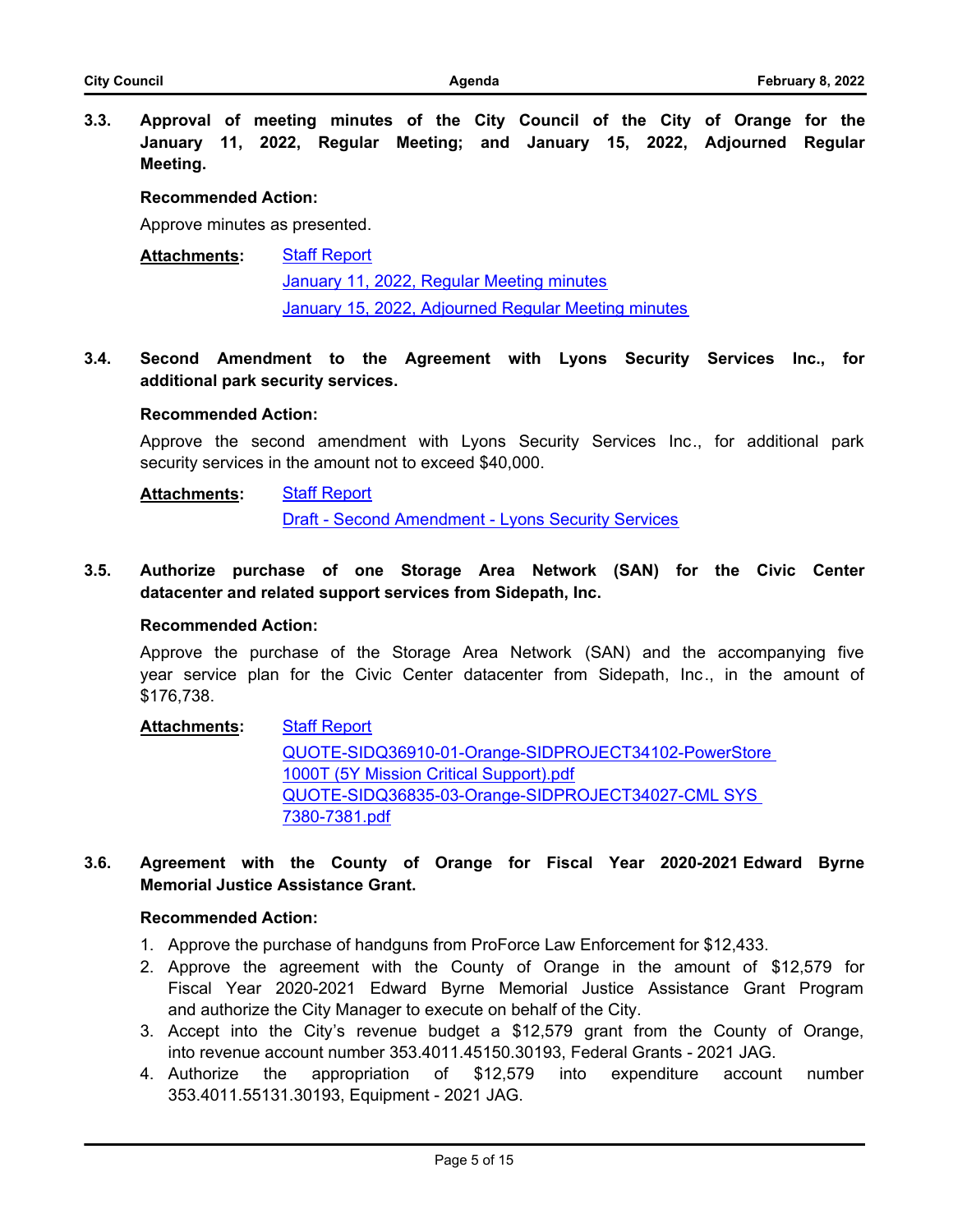#### [Staff Report](http://cityoforange.legistar.com/gateway.aspx?M=F&ID=9e63e04a-243c-4c0f-aac2-24289841af31.pdf) **Attachments:**

# [JAG MOU 15PBJA-21-GG-01188-JAGX](http://cityoforange.legistar.com/gateway.aspx?M=F&ID=2d5a5265-2f18-48f7-9b40-48f4197d6573.pdf)

### **3.7. [Agreement with Complete Paperless Solutions, LLC for Laserfiche annual](http://cityoforange.legistar.com/gateway.aspx?m=l&id=/matter.aspx?key=2464) maintenance and additional implementation of an electronic election candidate processing portal.**

### **Recommended Action:**

Approve the agreement with Complete Paperless Solutions, LLC in the amount of \$103,482.80 for Laserfiche support and additional modules, providing product updates and enhancements for 12 months, and authorize the Mayor and City Clerk to execute on behalf of the City.

#### [Staff Report](http://cityoforange.legistar.com/gateway.aspx?M=F&ID=20ab6812-22f2-4211-87d4-ab463a50079a.pdf) **Attachments:**

[Professional Services Agreement with Complete Paperless Solutions](http://cityoforange.legistar.com/gateway.aspx?M=F&ID=9dedf64e-a4e6-4fb2-b787-c7a3c5bf17b1.pdf)

**3.8. [Second Amendment to Master Agreement No. 7611 with Siemens Industry, Inc.](http://cityoforange.legistar.com/gateway.aspx?m=l&id=/matter.aspx?key=2465) for maintenance of surveillance cameras, hardware infrastructure, and the Genetec license supporting the City's existing Genetec security platform for the Metrolink Station.**

### **Recommended Action:**

Approve the agreement with Siemens Industry, Inc. in the total amount of \$46,206.35 for maintenance of surveillance cameras, hardware infrastructure, and the Genetec license; and authorize the Mayor and City Clerk to execute on behalf of the City.

#### [Staff Report](http://cityoforange.legistar.com/gateway.aspx?M=F&ID=b8389bb3-fda2-4c1d-82d0-c5622ddd009c.pdf) **Attachments:**

[Second Amendment with Siemens Industry](http://cityoforange.legistar.com/gateway.aspx?M=F&ID=9a51219f-b85e-4dd8-a7e1-7812429293e3.pdf)

### **3.9. [Appropriation of \\$118,181 in grant funding received for the 2021-2022 North](http://cityoforange.legistar.com/gateway.aspx?m=l&id=/matter.aspx?key=2353) Orange County Public Safety Collaborative Program.**

### **Recommended Action:**

- 1. Accept into the City's revenue budget \$118,181 in grant funding from the Board of State and Community Corrections, into revenue account number 100.4011.45290.30189, General Fund - North Orange County Public Safety.
- 2. Authorize the appropriation of \$118,181 into the following expenditure accounts of the General Fund- North Orange County Public Safety:

| 100.4021.50221.30189 | Overtime - Safety           | 40.000    |
|----------------------|-----------------------------|-----------|
| 100.5021.50222.30189 | Overtime - Miscellaneous    | 38.181    |
| 100.7022.51700.30189 | <b>Contractual Services</b> | 40.000    |
|                      | Total                       | \$118,181 |

### **Attachments:** [Staff Report](http://cityoforange.legistar.com/gateway.aspx?M=F&ID=3da19339-079e-4057-97dd-8462212a59bc.pdf)

**3.10. [Appropriation of \\$1,566,207.43 in State of California Office of Emergency](http://cityoforange.legistar.com/gateway.aspx?m=l&id=/matter.aspx?key=2438)**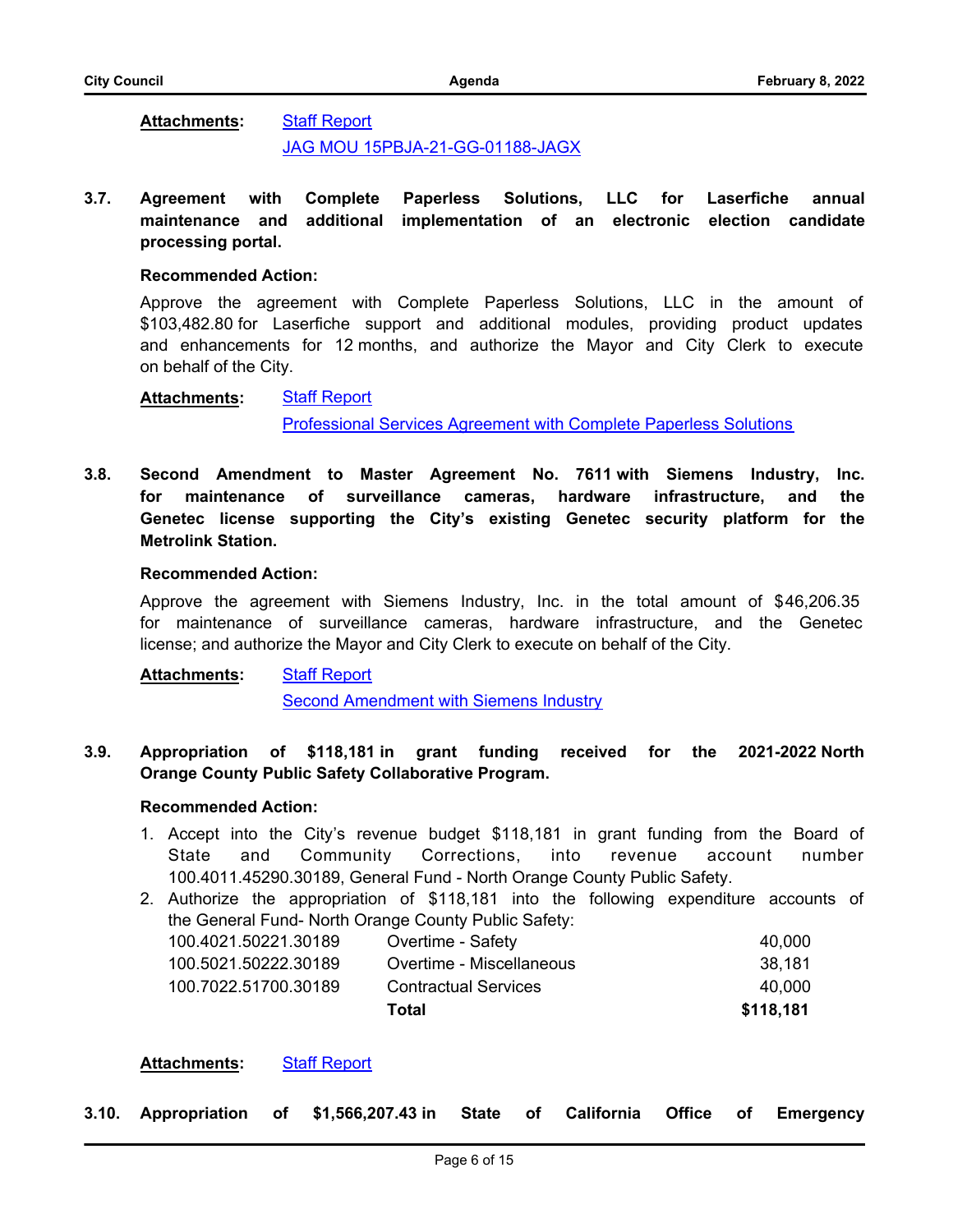### **[Services funding received.](http://cityoforange.legistar.com/gateway.aspx?m=l&id=/matter.aspx?key=2438)**

### **Recommended Action:**

- 1. Accept into the City's revenue budget \$1,566,207.43 in strike team reimbursement funds from the California Office of Emergency Services (Cal-OES), into the revenue account numbers for Cal-OES reimbursements as specified in Section 6 of the staff report.
- 2. Authorize the appropriation of \$1,547,602.94 into the expenditure account numbers for Overtime-Safety as specified in Section 6 of the staff report.
- 3. Authorize the appropriation of \$18,604.49 into the expenditure account numbers for Strike Team Expenditures as specified in Section 6 of the staff report.

### **Attachments:** [Staff Report](http://cityoforange.legistar.com/gateway.aspx?M=F&ID=61aa5987-d410-41f7-8f42-9426e22ca253.pdf)

**3.11. [Acceptance of 19 grant funded Wi-Fi hotspots with data plans, 13 Chromebook](http://cityoforange.legistar.com/gateway.aspx?m=l&id=/matter.aspx?key=2441) laptops, and 12 accessory kits for the Library's lending collection, valued at \$14,500, received from California State Library and Southern California Library Cooperative.**

### **Recommended Action:**

- 1. Accept into the City's revenue budget \$14,500 in grant funds from California State Library and Southern California Library Cooperative into revenue account number 100.2001.45290.30192, General Fund - Home Connectivity Kit Project.
- 2. Authorize the appropriation of \$14,500 in grant funds into expenditure account number 100.2004.55131.30192 - Furniture, Machinery, Equipment for General Fund - Home Connectivity Kit Project.

**Attachments:** [Staff Report](http://cityoforange.legistar.com/gateway.aspx?M=F&ID=9236c439-8052-4d87-88e3-a6d87baa69cf.pdf)

**3.12. [Approval of plans and specifications for D-178; Tustin St., Katella Ave. & La Veta](http://cityoforange.legistar.com/gateway.aspx?m=l&id=/matter.aspx?key=2410) Ave. Water Quality Storm Drain Improvement project; and authorization to advertise Bid No. 21-22.27.**

### **Recommended Action:**

Approve plans and specifications and authorize advertising for bids for the Tustin St ., Katella Ave. & La Veta Ave. Water Quality Storm Drain Improvement project.

[Staff Report](http://cityoforange.legistar.com/gateway.aspx?M=F&ID=331b81a3-3882-4cba-bfe8-66737d099353.pdf) [Location Maps](http://cityoforange.legistar.com/gateway.aspx?M=F&ID=4ecbe99c-9c05-43c4-abd9-a6b9cd7ebea8.pdf) **Attachments:**

**3.13. [Approval of plans and specifications for Annual Pavement Maintenance at](http://cityoforange.legistar.com/gateway.aspx?m=l&id=/matter.aspx?key=2411) Various Locations, Fiscal Year 2021-2022; and authorization to advertise Bid No. 21-22.28, SP-4183.**

### **Recommended Action:**

Approve plans and specifications and authorize advertising for bids for Annual Pavement Maintenance at Various Locations, Fiscal Year 2021-2022.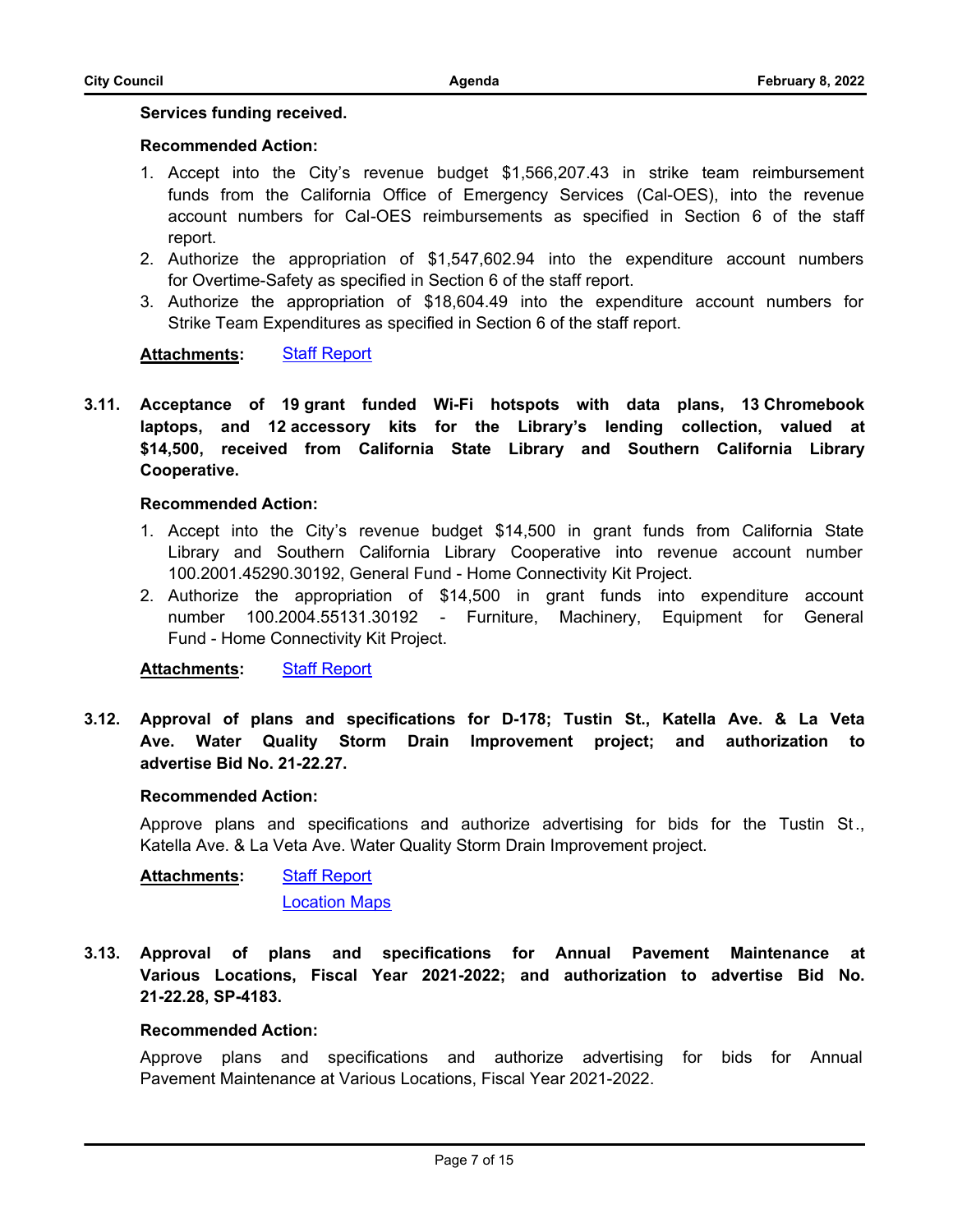#### [Staff Report](http://cityoforange.legistar.com/gateway.aspx?M=F&ID=9b150f0d-8c67-435d-b5b9-d0652b1a29c2.pdf) [Location Maps.pdf](http://cityoforange.legistar.com/gateway.aspx?M=F&ID=784bc3d1-3f97-41c5-b60f-972c77995612.pdf) **Attachments:**

**3.14. [Approval of plans and specifications for Community Development Block Grant El](http://cityoforange.legistar.com/gateway.aspx?m=l&id=/matter.aspx?key=2416) Modena Branch Library Restroom Remodel, and authorization to advertise for bids.**

### **Recommended Action:**

Approve plans and specifications and authorize advertising for bids for El Modena Branch Library Restroom Remodel Project; Bid No. 21-22.26.

[Staff Report](http://cityoforange.legistar.com/gateway.aspx?M=F&ID=72e270b3-dca6-433c-9cf5-6381b40e9bef.pdf) [Location Map](http://cityoforange.legistar.com/gateway.aspx?M=F&ID=492663b7-0e38-45fa-bca0-ac29e372f5ee.pdf) **Attachments:**

### **3.15. [Claims for Damages.](http://cityoforange.legistar.com/gateway.aspx?m=l&id=/matter.aspx?key=2406)**

### **Recommended Action:**

Deny the following claims and refer to City Attorney and Claims Adjuster:

- 1. Roman Martinez Barrera
- 2. Joseph & Corinne Conard
- 3. Holly Morales
- 4. Sonia Beatriz Costa
- 5. Ashley Kumar Saroya
- 6. Allstate a/s/o Chau Vu
- 7. Erika Betancourt

**Attachments:** [Staff Report](http://cityoforange.legistar.com/gateway.aspx?M=F&ID=a8b4d42a-0595-422a-87f7-13c8b8fdc4fc.pdf)

**3.16. [Final Acceptance of Bid No. 20-21.36, Annual Sewer Line](http://cityoforange.legistar.com/gateway.aspx?m=l&id=/matter.aspx?key=2449) Replacement/Maintenance FY 20-21; and authorization to file Notice of Completion.**

### **Recommended Action:**

Accept Annual Sewer Line Replacement/Maintenance FY 20-21 project (S-244) as complete, and authorize staff to file Notice of Completion with the County Recorder.

[Staff Report](http://cityoforange.legistar.com/gateway.aspx?M=F&ID=0aa7c756-9f9c-40e9-9928-8f411801adf3.pdf) [Notice of Completion and Acceptance](http://cityoforange.legistar.com/gateway.aspx?M=F&ID=0397c787-747f-44de-8b35-3c5ef5dc650a.pdf) **Attachments:**

**3.17. [Sole source procurement and installation of three emergency vehicle preemption](http://cityoforange.legistar.com/gateway.aspx?m=l&id=/matter.aspx?key=2413) system units.**

### **Recommended Action:**

Authorize the sole source purchase and installation of three Opticom GPS Emergency Vehicle Preemption Systems from DDL Traffic, Inc. for an amount not to exceed \$33,350.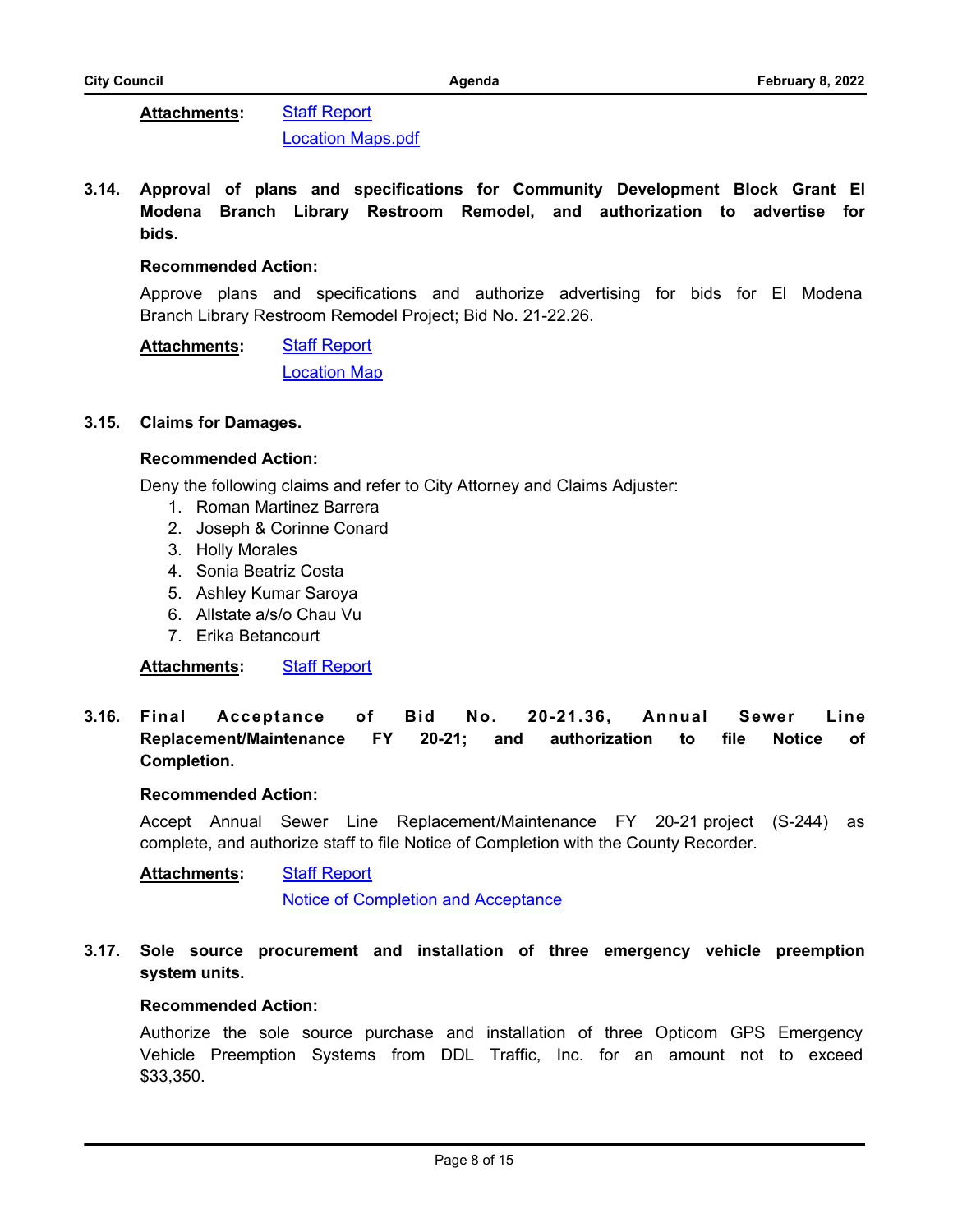### [Staff Report](http://cityoforange.legistar.com/gateway.aspx?M=F&ID=e0dc6cb2-45a8-4366-9a18-38b5ac604d7b.pdf) [Vicinity Map.pdf](http://cityoforange.legistar.com/gateway.aspx?M=F&ID=f70b59f0-1b83-4f0a-988f-4d404def9396.pdf) [DDL Traffic, Inc. Quote](http://cityoforange.legistar.com/gateway.aspx?M=F&ID=b8e98862-01bd-4fd0-b7b1-c8639e93e853.pdf) [Sole Source Letter from Global Traffic Technologies](http://cityoforange.legistar.com/gateway.aspx?M=F&ID=bacc55e2-82c0-4502-a50b-eaf27f24b76e.pdf) **Attachments:**

### **3.18. [Authorize purchase of landscape supplies from SiteOne Landscape Supply.](http://cityoforange.legistar.com/gateway.aspx?m=l&id=/matter.aspx?key=2431)**

### **Recommended Action:**

Approve a blanket purchase order of \$60,000 with SiteOne Landscape Supply.

**Attachments:** [Staff Report](http://cityoforange.legistar.com/gateway.aspx?M=F&ID=7b2e2811-67ec-4a7f-91ae-703ecce93167.pdf)

**3.19. [Authorize purchase of annual VMware support at both the Civic Center and](http://cityoforange.legistar.com/gateway.aspx?m=l&id=/matter.aspx?key=2466) Orange Police Department datacenters from Sidepath, Inc.**

### **Recommended Action:**

Approve the purchase of VMware annual support for both the Civic Center and Orange Police Department datacenters from Sidepath, Inc. in the amount of \$17,053.

[Staff Report](http://cityoforange.legistar.com/gateway.aspx?M=F&ID=be47236e-14ce-42d8-97e7-3e413c011ddc.pdf) [Quote from Sidepath for VMware Renewal](http://cityoforange.legistar.com/gateway.aspx?M=F&ID=9d0b3c8e-acbd-4972-a1cf-5e12a78d46a3.pdf) **Attachments:**

### **3.20. [Monthly Treasurer's Reports for October, November, and December 2021.](http://cityoforange.legistar.com/gateway.aspx?m=l&id=/matter.aspx?key=2440)**

### **Recommended Action:**

Receive and file.

#### **[Staff Report](http://cityoforange.legistar.com/gateway.aspx?M=F&ID=9005a493-88f1-40d2-a28d-8fcc8d696835.pdf) Attachments:**

[Investment Report for October 2021](http://cityoforange.legistar.com/gateway.aspx?M=F&ID=e7f6da01-c984-4ed0-bd58-5cd9f5547034.pdf) [Investment Report for November 2021](http://cityoforange.legistar.com/gateway.aspx?M=F&ID=fdc9b00a-0938-4493-b650-5b1ce0f0d467.pdf) [Investment Report for December 2021](http://cityoforange.legistar.com/gateway.aspx?M=F&ID=774032a7-4875-462c-8ff9-1aab986c0298.pdf)

### **3.21. [City Traffic Commission Activity Report for 2021](http://cityoforange.legistar.com/gateway.aspx?m=l&id=/matter.aspx?key=2452)**

### **Recommended Action:**

Receive and file.

#### [Staff Report](http://cityoforange.legistar.com/gateway.aspx?M=F&ID=9bee53bf-a41e-48e1-85af-0382655e974d.pdf) **Attachments:**

[Activity Recap](http://cityoforange.legistar.com/gateway.aspx?M=F&ID=688ca949-1f7d-46f7-b247-51e2662f3378.pdf)

**3.22. [Request to the Orange County Transportation Authority for a 24-month delay for](http://cityoforange.legistar.com/gateway.aspx?m=l&id=/matter.aspx?key=2378) Tustin Avenue/Rose Drive Corridor Regional Traffic Signal Synchronization Program Project. Resolution No. 11371.**

### **Recommended Action:**

Adopt Resolution No. 11371. A Resolution of the City Council of the City of Orange approving a request to pursue a project delay from the Orange County Transportation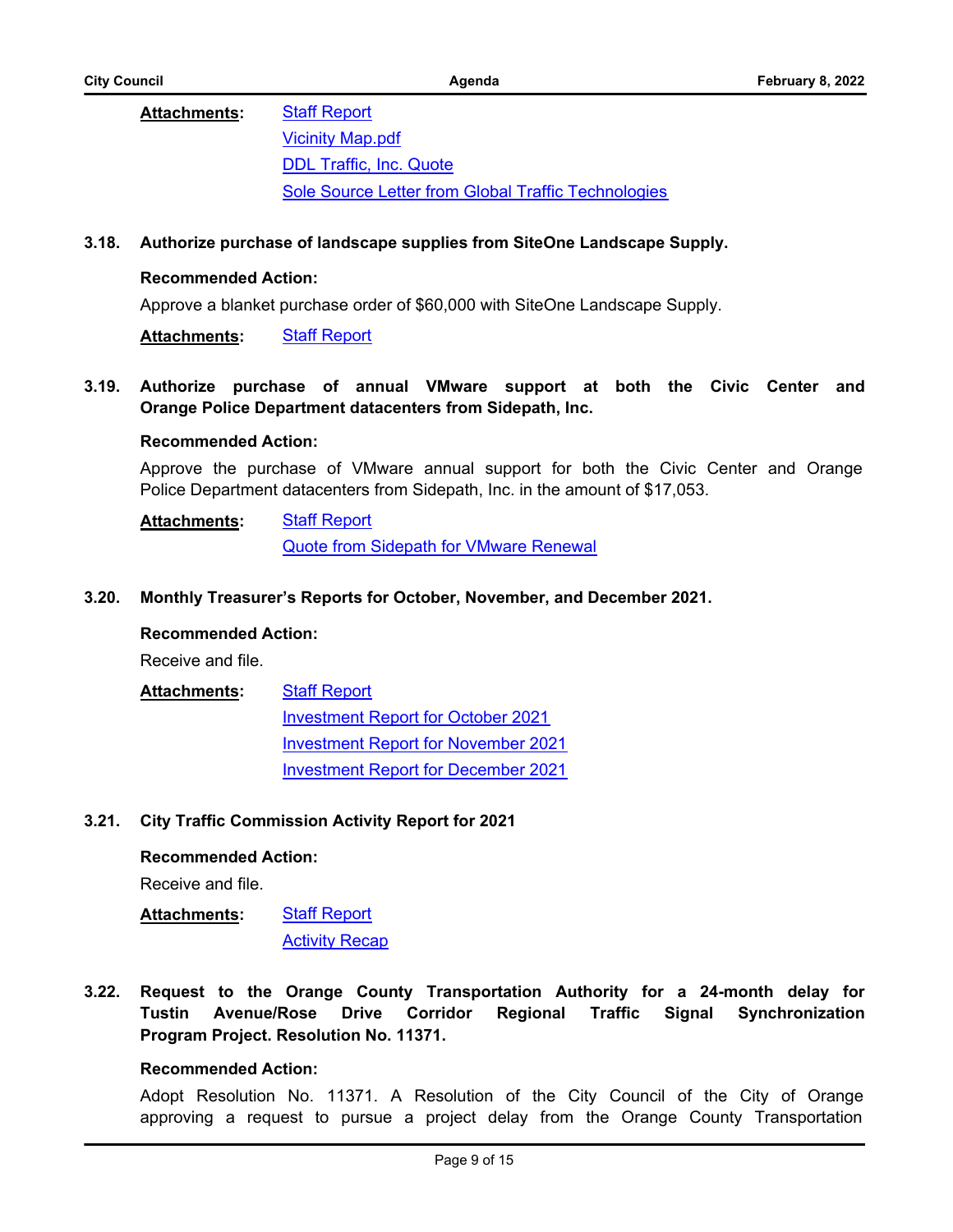Authority for the Tustin Avenue/Rose Drive Corridor - Project P Regional Traffic Signal Synchronization Program.

[Staff Report](http://cityoforange.legistar.com/gateway.aspx?M=F&ID=3048e50d-4958-4cc1-976f-a4122eed2b80.pdf) [Resolution No. 11371](http://cityoforange.legistar.com/gateway.aspx?M=F&ID=e3c6a069-d97b-4ca0-88cb-00149c59be05.pdf) **Attachments:**

### **3.23. [Approval of temporary street closures for approved special events. Resolution](http://cityoforange.legistar.com/gateway.aspx?m=l&id=/matter.aspx?key=2399) No.11375.**

### **Recommended Action:**

- 1. Adopt Resolution No.11375. A Resolution of the City Council of the City of Orange approving the temporary closure of sections of public streets for approved special events.
- 2. Approve closure of municipal parking lots and temporary suspension of neighborhood permit parking restrictions for certain events and dates occurring in Fiscal Year 2022-2023.

# **[Staff Report](http://cityoforange.legistar.com/gateway.aspx?M=F&ID=5a3f1d8d-b76e-4061-981f-be164fa97d92.pdf)** [Resolution No. 11375](http://cityoforange.legistar.com/gateway.aspx?M=F&ID=5c53c257-6f57-43d6-803f-55fe24eb4168.pdf) [Map of Municipal Parking Lots](http://cityoforange.legistar.com/gateway.aspx?M=F&ID=774d36ed-530d-44c8-bf56-f5bdb0ef4552.pdf) [Map of Permit Parking Area A](http://cityoforange.legistar.com/gateway.aspx?M=F&ID=99d729cc-230f-4303-a4b6-75b5cdb5fa64.pdf) [Map of Permit Parking Area D & G](http://cityoforange.legistar.com/gateway.aspx?M=F&ID=ee4cec29-f360-48f9-b813-5add69f7165c.pdf) [Site Sketch of South Orange Street at Assistance League Building](http://cityoforange.legistar.com/gateway.aspx?M=F&ID=334f0885-54e7-403a-bfec-5f2803879b0b.pdf) [Letters of Request](http://cityoforange.legistar.com/gateway.aspx?M=F&ID=5803df9d-f5bb-4e51-a43a-b55e010d6f01.pdf) **Attachments:**

**3.24. [Amendment to the Master Schedule of Fees and Charges to adjust the annual](http://cityoforange.legistar.com/gateway.aspx?m=l&id=/matter.aspx?key=2447) Paramedic Subscription Program fee. Resolution No. 11373.**

### **Recommended Action:**

Adopt Resolution No. 11373. A Resolution of the City Council of the City of Orange amending the Master Schedule of Fees and Charges to adjust the annual Paramedic Subscription fee.

[Staff Report](http://cityoforange.legistar.com/gateway.aspx?M=F&ID=87ef2504-be14-419d-9fe9-45c7f7121851.pdf) **Attachments:**

[Resolution No. 11373](http://cityoforange.legistar.com/gateway.aspx?M=F&ID=2008c4ae-4f4f-4835-a9d3-2fe28b01ad4f.pdf)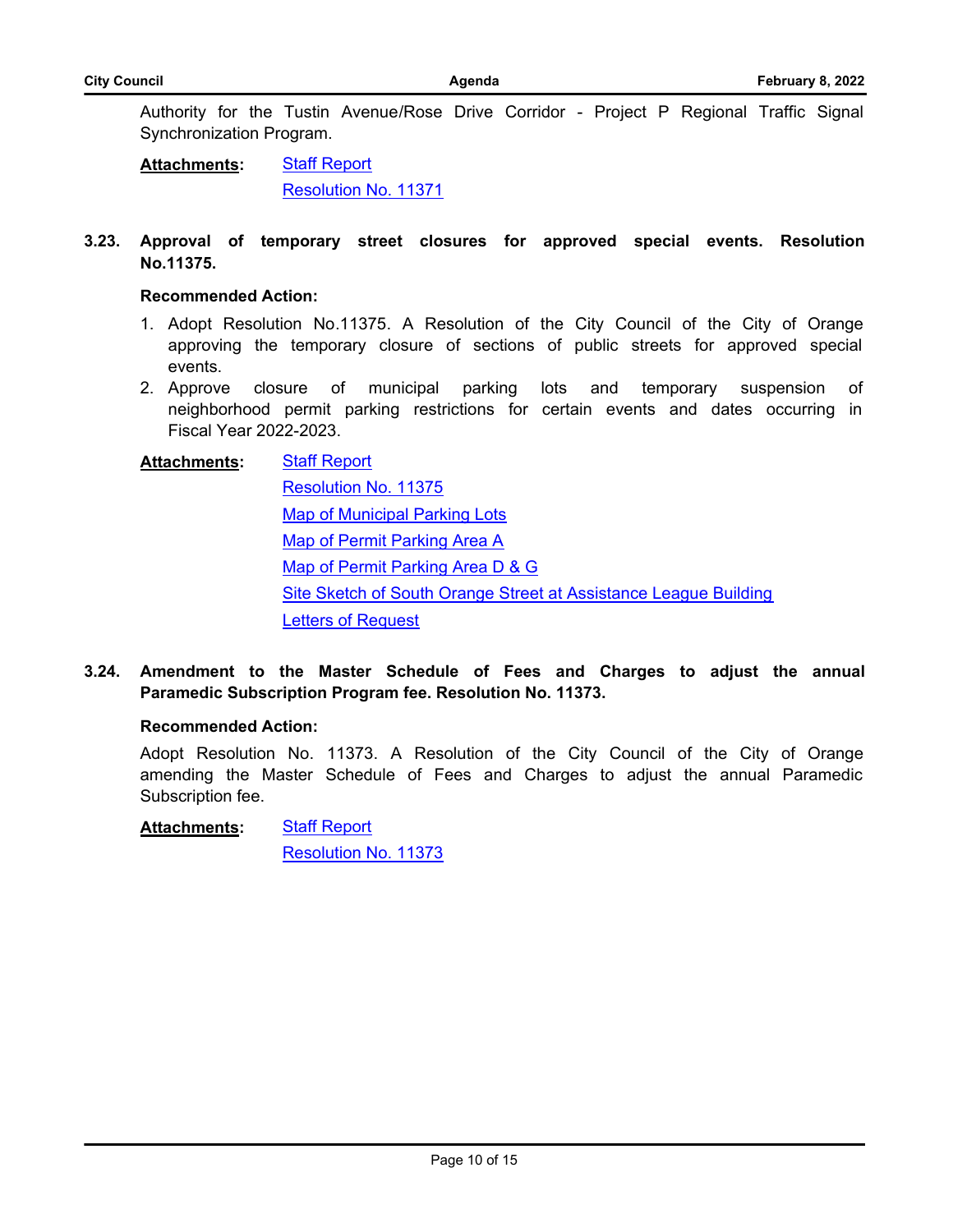**3.25. [A Resolution of the City Council of the City of Orange amending Resolution No.](http://cityoforange.legistar.com/gateway.aspx?m=l&id=/matter.aspx?key=2453) 11278 between the City of Orange and the Water Division Employees' Association (WDEA), to replace Appendix A. Resolution No. 11374.**

#### **Recommended Action:**

Adopt Resolution No.11374. A Resolution of the City Council of the City of Orange amending Resolution No. 11278 to reflect the correct monthly salaries in the January 2, 2022 salary table.

[Staff Report](http://cityoforange.legistar.com/gateway.aspx?M=F&ID=cb93d261-5f0d-491b-9f45-4ec8b97ac3ca.pdf) **Attachments:**

[Resolution No. 11374](http://cityoforange.legistar.com/gateway.aspx?M=F&ID=6d849982-b3f9-4d2e-9ee3-0c4e6e783d58.pdf)

### **END OF CONSENT CALENDAR**

**\* \* \* \* \* \* \* \***

### **4. REPORTS FROM MAYOR MURPHY**

### **5. REPORTS FROM COUNCILMEMBERS**

An opportunity for Councilmembers to make a brief announcement, report, or request. No action(s) will be taken pursuant to Government Code Section 54954.2(3).

### **6. REPORTS FROM BOARDS, COMMITTEES, AND COMMISSIONS**

### **7. ADMINISTRATIVE REPORTS**

**7.1. [Support of AB 1595 Allowing the Development of a State-Operated Veterans](http://cityoforange.legistar.com/gateway.aspx?m=l&id=/matter.aspx?key=2418) Cemetery in Orange County. Resolution No. 11372.**

### **Recommended Action:**

- 1. Adopt Resolution No. 11372. A Resolution of the City Council of the City of Orange in support of AB 1595 allowing the development of a state-operated veterans cemetery in Orange County.
- 2. Authorize the Mayor to sign the letter of support for Assembly Bill 1595.

[Staff Report](http://cityoforange.legistar.com/gateway.aspx?M=F&ID=b1244d68-329a-48ae-8fdd-67e2585881f3.pdf) [Resolution No. 11372](http://cityoforange.legistar.com/gateway.aspx?M=F&ID=312d0ba1-a577-4e77-b516-f80d81ef4c43.pdf) **[AB 1595 Support Letter](http://cityoforange.legistar.com/gateway.aspx?M=F&ID=8bfcc158-9938-4682-bed4-c3691e9a675e.docx) Attachments:**

### **7.2. [An overview of the Code Compliance Division's operations](http://cityoforange.legistar.com/gateway.aspx?m=l&id=/matter.aspx?key=2442)**

### **Recommended Action:**

Receive and file.

#### [Staff Report](http://cityoforange.legistar.com/gateway.aspx?M=F&ID=f8b4dc3b-d13d-453f-a3e3-fc56cd9d1299.pdf) **Attachments:**

[1.31.21 Code Enforcement Area Map 4 areas](http://cityoforange.legistar.com/gateway.aspx?M=F&ID=58933a97-ffb3-47d0-8332-5085179fadca.pdf)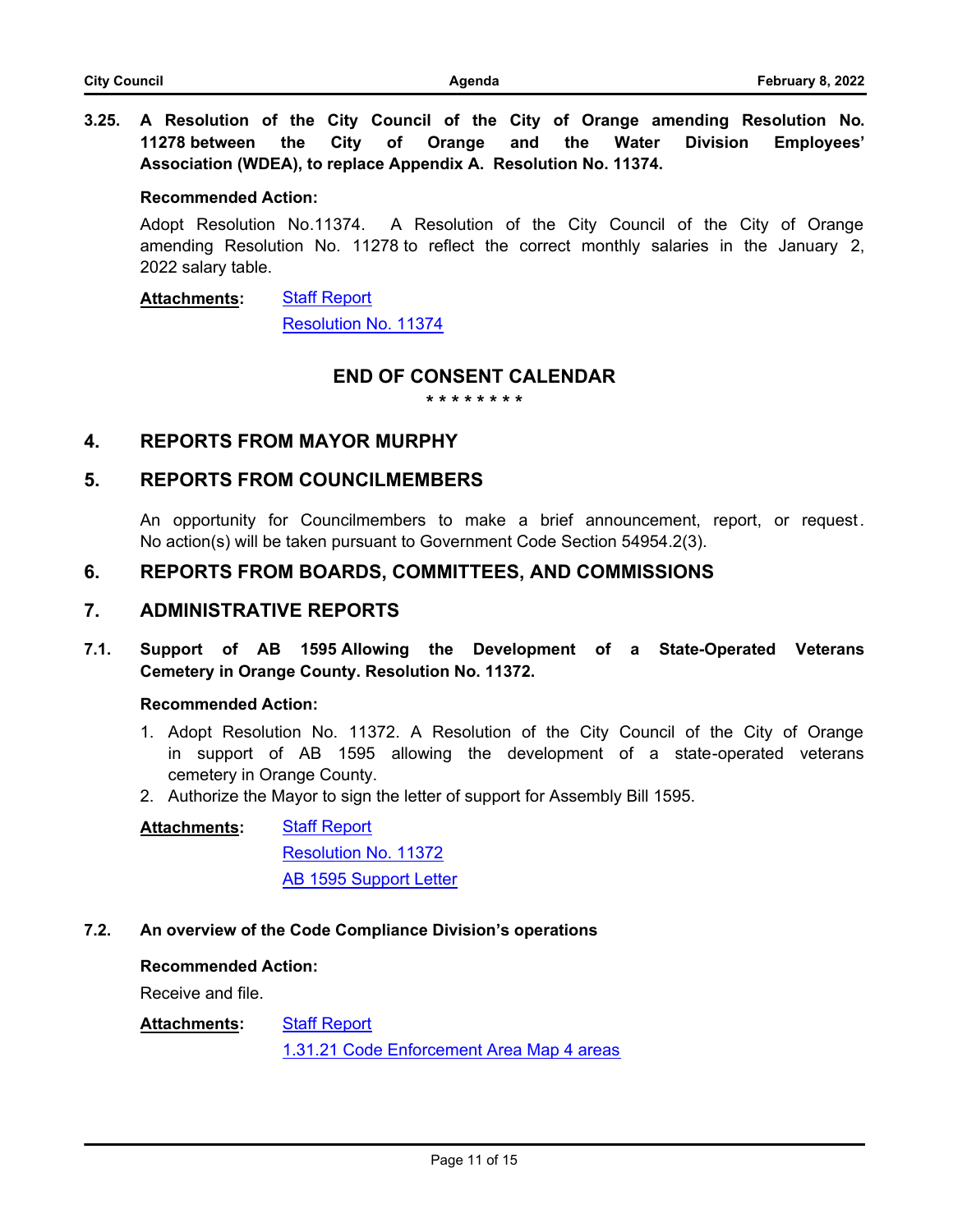### **7.3. [Status of Fiscal Year 2021-22 budget and preliminary projections for Fiscal Year](http://cityoforange.legistar.com/gateway.aspx?m=l&id=/matter.aspx?key=2457) 2022-23 budget preparation.**

### **Recommended Action:**

Receive and file report, and approve in one motion the following:

- 1. Authorize the transfer of \$3,500,000 from the unreserved fund balance of the General Fund to the Pension Stabilization Reserve (760).
- 2. Authorize the transfer of \$7,000,000 from the unreserved fund balance of the General Fund to the Capital Projects Fund (500).
- 3. Authorize the transfer of \$4,800,000 from the unreserved fund balance of the General Fund to the Business Investment Fund (115).
- 4. Authorize the transfer of \$54,000 from the General Fund expenditure account number 100.4021.50002.00000 to expenditure account number 100.6032.50002.00000.
- 5. Authorize the appropriation of \$60,000 from the General Fund unreserved fund balance to expenditure account number 100.5013.51670.00000, Other Professional & Consulting Services.
- 6. Authorize the appropriation of \$150,000 from the unreserved fund balance of the Capital Project Fund (500) to expenditure account number 500.5032.56100.16302, Minor Traffic Devices.
- 7. Authorize the appropriation of \$35,000 from the Worker's Compensation Fund (730) unreserved fund balance to expenditure account number 730.0312.52232.00000, Worker's Compensation Premium.
- 8. Authorize the appropriation of \$65,000 from the Liability Fund (740) unreserved fund balance to expenditure account 740.0312.52011.00000, Public Liability Premium.
- 9. Authorize the appropriation of \$50,000 from the Liability Fund (740) unreserved fund balance to expenditure account 740.0312.52320.00000, Property Damage.
- 10. Authorize the appropriation of \$400,000 from the Liability Fund (740) unreserved fund balance to expenditure account 740.0312.52310.00000, Liability Claims Paid.
- 11. Accept in the City's revenue budget \$268,236 in funds from the American Rescue Plan.
- 12. Authorize the appropriation of \$268,236 into the following expenditure account numbers for salaries and benefits:

\$102,500 101.3099.50002.00000

\$165,736 101.4099.50002.00000

- 13. Adopt Resolution No. 11376, A Resolution of the City Council of the City of Orange Amending Resolution No. 11272 between the City of Orange and Orange Management Association to include the salary range for the new classification of Permit Supervisor, effective February 8, 2022.
- 14. Adopt Resolution No. 11377 amending the citywide salary schedule in accordance with the requirements of California Code of Regulations, Title 2, Section 570.5.
- 15. Authorize the following changes to the City's Schedule of Positions:
	- a. Reclassify the Assistant City Attorney/Risk Manager, Position 094-002, to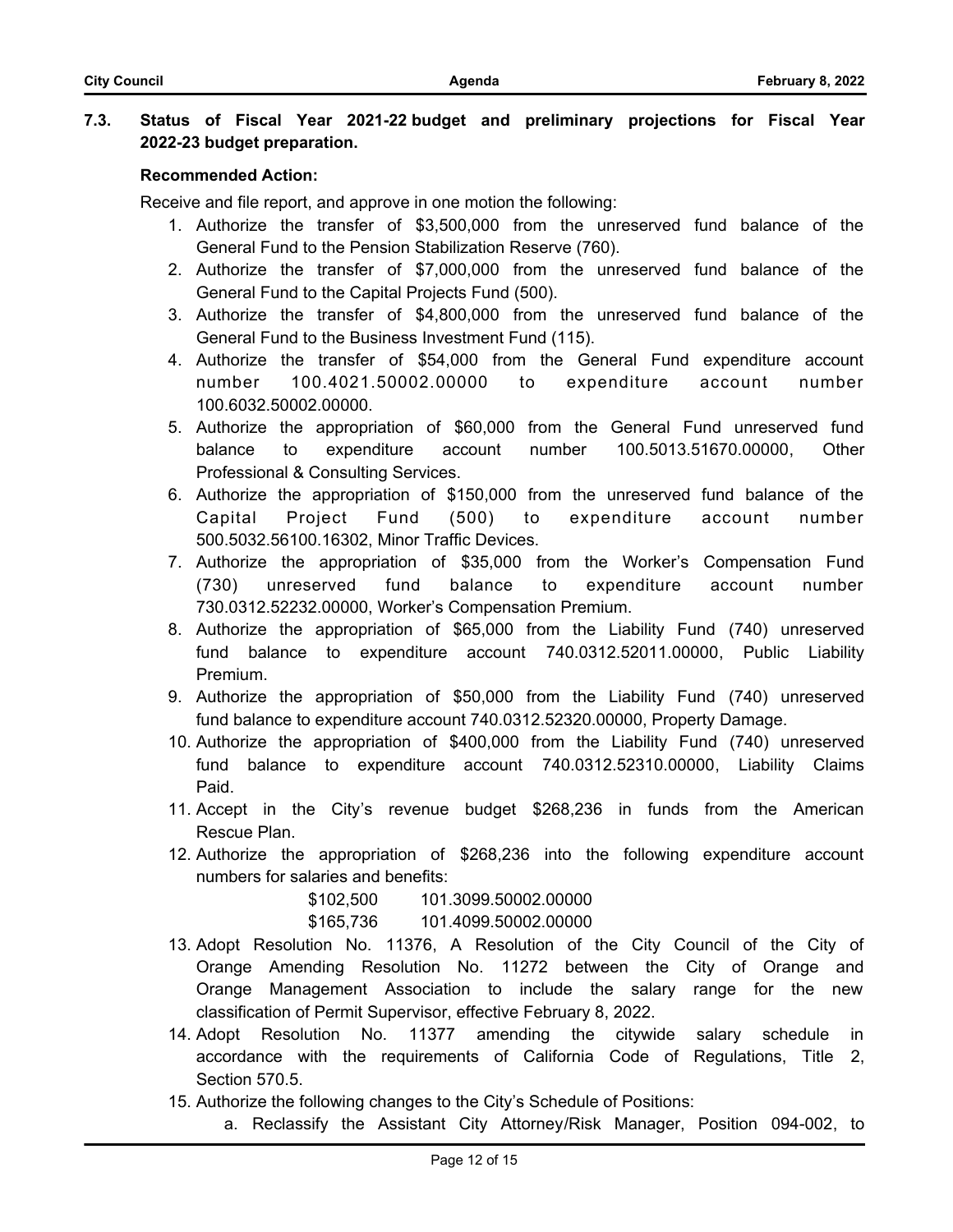| <b>City Council</b> | Agenda                                                                                                                                                                                                                                            | <b>February 8, 2022</b> |
|---------------------|---------------------------------------------------------------------------------------------------------------------------------------------------------------------------------------------------------------------------------------------------|-------------------------|
| C.                  | Senior Assistant Attorney in the City Attorney's office.<br>b. Reinstate the Risk Manager position in the City Attorney's Office.<br>Authorize the addition of an Administrative Analyst I position in the Fire                                   |                         |
|                     | Department.<br>d. Transfer Police Code Enforcement Officer, Position 397-001, from the                                                                                                                                                            |                         |
|                     | Police Department to the Community Development Department and<br>reclassify to Code Compliance Officer.<br>e. Reclassify Code Compliance Officer, Position 340-001, to Senior Code<br>Compliance Officer in the Community Development Department. |                         |
| f.                  | Reclassify Permit Technician to Permit Supervisor in the Public Works<br>Department.                                                                                                                                                              |                         |
| <b>Attachments:</b> | <b>Staff Report</b><br>General Fund - Mid Year Report Ending 12-31-21<br><b>Resolution No. 11376</b><br><b>Resolution No. 11377</b>                                                                                                               |                         |

## **8. REPORTS FROM CITY MANAGER**

### **9. LEGAL AFFAIRS**

**9.1. [Introduction and first reading of an Ordinance of the City Council of the City of](http://cityoforange.legistar.com/gateway.aspx?m=l&id=/matter.aspx?key=2467) Orange amending Title 2, Chapter 2.10 of the Orange Municipal Code by deleting Section 2.10.090 to eliminate the current prohibition against receiving contributions from candidate controlled committees. Ordinance No. 01-22.**

### **Recommended Action:**

Introduce and approve Ordinance No. 01-22.

[Staff Report](http://cityoforange.legistar.com/gateway.aspx?M=F&ID=11879bc2-a671-42c4-99e3-561d562a4eae.pdf) [Ordinance No. 01-22 \(Redlined\)](http://cityoforange.legistar.com/gateway.aspx?M=F&ID=8d52fe13-b5e9-40d8-ad13-f724bccccf4b.pdf) **Attachments:**

## **10. PUBLIC HEARINGS**

**The following item will begin no earlier than 7:00 p.m.**

### **10.1. [Public Hearing to Review Draft Focus District Maps and Public Maps.](http://cityoforange.legistar.com/gateway.aspx?m=l&id=/matter.aspx?key=2458)**

### **Recommended Action:**

- 1. Conduct a public hearing to review draft focus district maps and public maps.
- 2. City Council may select a final map from the draft maps presented or direct modifications to any of the draft maps presented for future hearing and consideration.

### [Staff Report](http://cityoforange.legistar.com/gateway.aspx?M=F&ID=666acaf8-9c58-47ae-8b6c-7c5334992d39.pdf) **[Initial and Revised Draft District Maps](http://cityoforange.legistar.com/gateway.aspx?M=F&ID=8b41c116-45eb-4ab1-9bcd-aa071dc43781.pdf)** [Redistricting Public Outreach Update](http://cityoforange.legistar.com/gateway.aspx?M=F&ID=4927c15d-723c-40dc-8083-2de019a7385e.docx) [Public Comments sent to the City Manager's Office](http://cityoforange.legistar.com/gateway.aspx?M=F&ID=30625496-8c3d-4707-9d7d-db2142f039f0.docx) **Attachments:**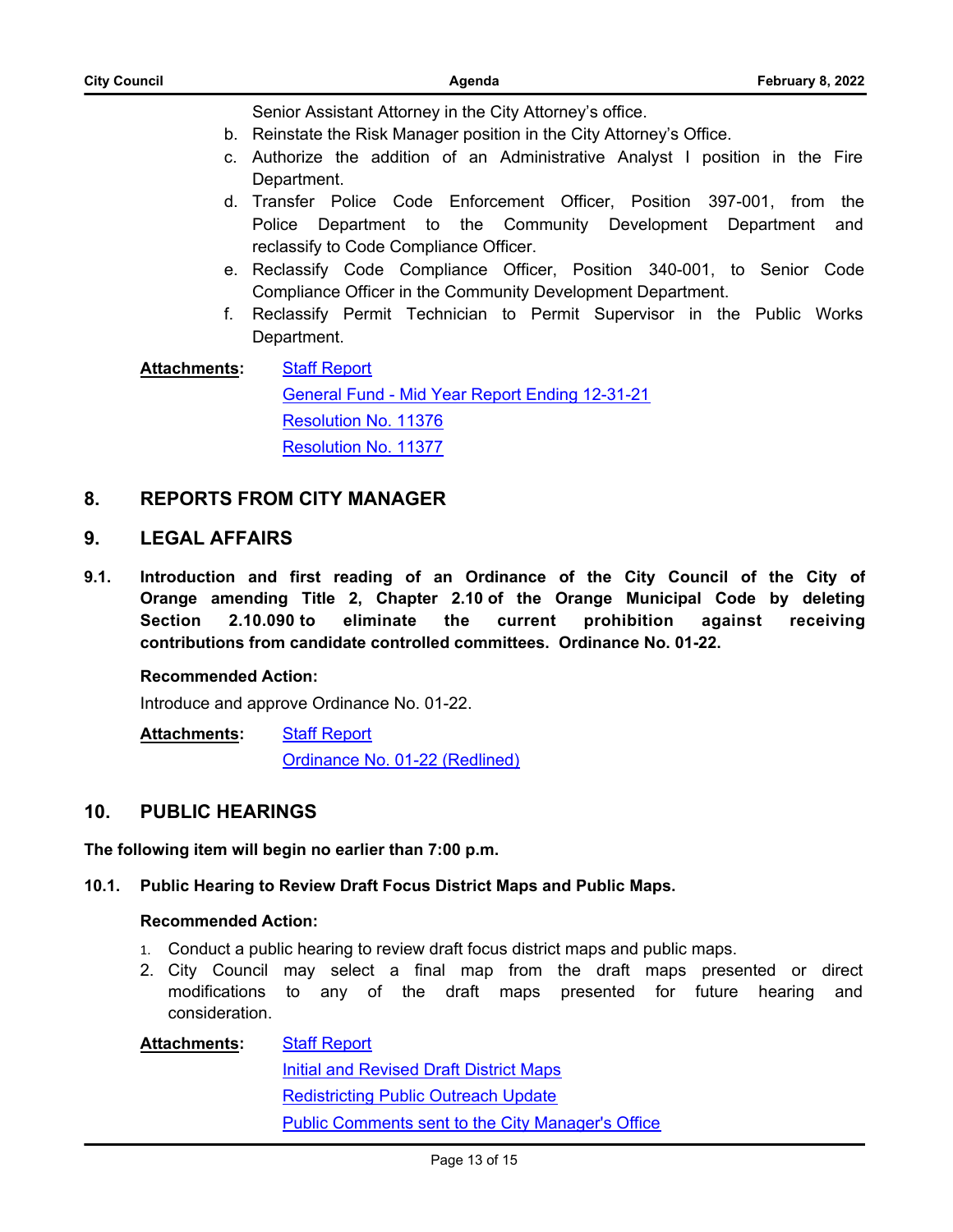**10.2. [Public Hearing to receive and file report summarizing measures taken to evaluate](http://cityoforange.legistar.com/gateway.aspx?m=l&id=/matter.aspx?key=2412) impacts addressed by urgency Ordinance No. 02-21; and to consider adoption of second extension of urgency Ordinance No. 02-21.**

### **Recommended Action:**

- 1. Receive and file report of measures taken.
- 2. Adopt Ordinance No. 02-21-B. Second Extension of a Revised Urgency Ordinance of the City Council of the City of Orange prohibiting the addition of three or more bedrooms or three or more bathrooms to a primary residence use on lots less than 12,000 square feet, and adding definitions of dormitory and student housing.

#### [Staff Report](http://cityoforange.legistar.com/gateway.aspx?M=F&ID=7e049712-b148-4312-8876-097aa37a96bf.pdf) [Ordinance No. 02-21-B](http://cityoforange.legistar.com/gateway.aspx?M=F&ID=fcb1e3c7-cd99-4cdb-b739-e12b6f08fe83.pdf) **Attachments:**

**10.3. Public Hearing to consider an Agreement to Convey Land with OSH Katella Terrace LLC accepting a land donation of the property located at 1249 E. Katella [Avenue from OSH Katella, LLC to facilitate the development of the Katella](http://cityoforange.legistar.com/gateway.aspx?m=l&id=/matter.aspx?key=2419) Terrace Apartments senior affordable housing project.**

### **Recommended Action:**

- 1. Approve the Agreement to Convey Land with OSH Katella Terrace, LLC and authorize the Mayor and City Clerk to execute on behalf of the City.
- 2. Authorize the City Manager to approve and execute documents approved as to form by the City Attorney necessary to carry out the Agreement to Convey Land and the acquisition of the property by the City, including without limitation escrow documents, title documents, conveyance documents and certificate of acceptance.
- 3. Authorize the City Manager to sign a commitment letter to Katella Terrace LP that is consistent with the provisions of the Agreement to Convey Land.

[Staff Report](http://cityoforange.legistar.com/gateway.aspx?M=F&ID=fd36b982-d09f-48c0-9b96-12204af2084f.pdf) **Attachments:**

> [Agreement to Convey Land](http://cityoforange.legistar.com/gateway.aspx?M=F&ID=062aa61a-2902-42f8-b278-305232d12048.pdf) [Attachment 2: Form of Lease Agreement](http://cityoforange.legistar.com/gateway.aspx?M=F&ID=9d2d0c53-e495-4caf-b552-1f4f0f4bab41.pdf)